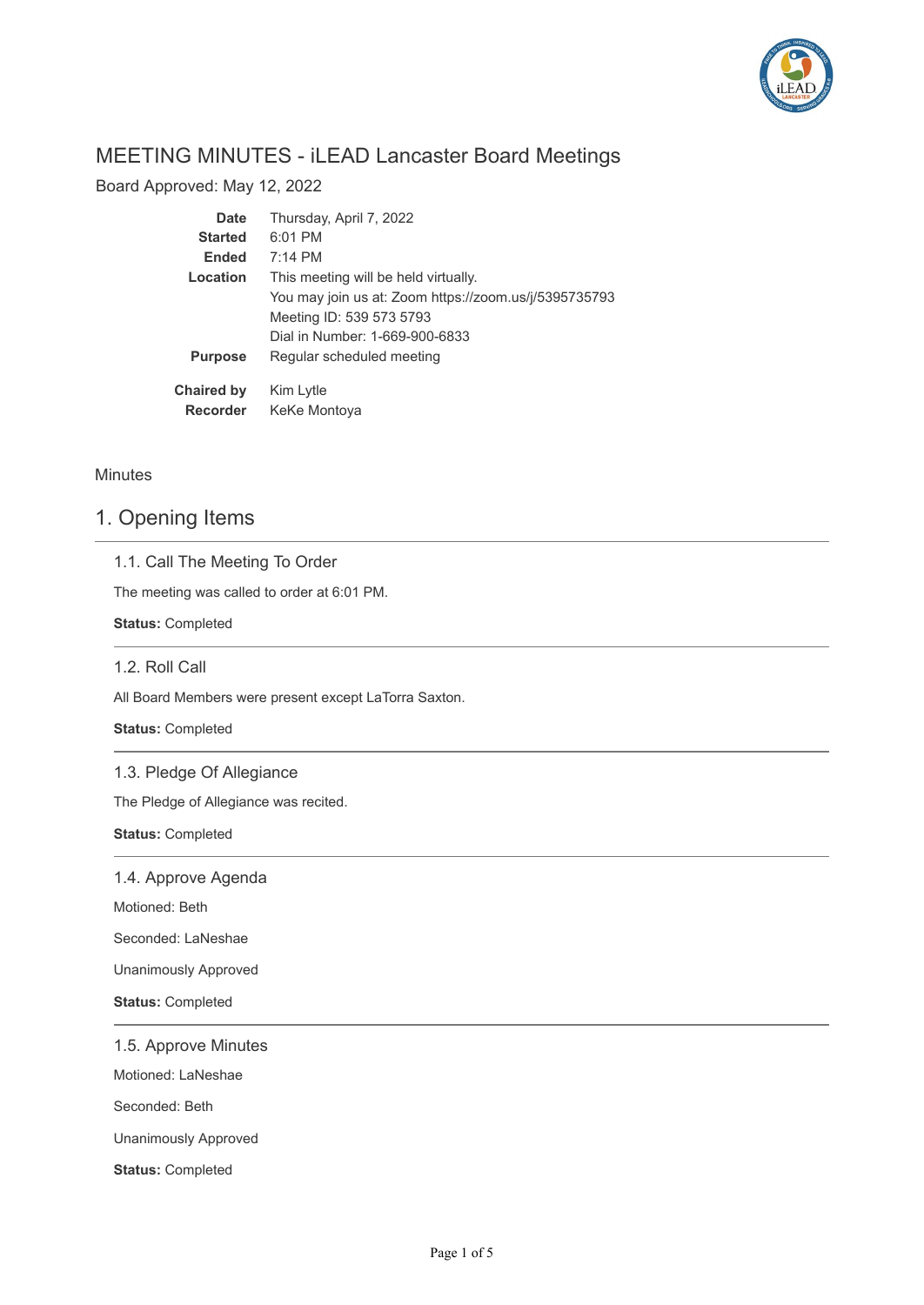

Documents Minutes-2022-02-10-v2 (1).pdf

# 2. Curriculum Moment

### 2.1. Curriculum Moment

Taleen Stevens, our Reading Specialist presented her ELA Instruction Pilot Program and answered questions of the Board. Kelsi Firsick, one of our 5th Grade Facilitators explained how the program works for her and the simplicity of tweaking it according to the needs of her learners.

**Status:** Completed

# 3. Public Comments

### 3.1. Public Comments

The public may address the iLEAD Lancater governing board regarding any item within the Board's jurisdiction whether or not that item appears on the agenda during this time. If you wish to address the Board, please complete a public comment card. Comments for the public will be limited to 3 minutes.

No public comments were made.

**Status:** Completed

# 4. Consent Items

### 4.1. Personnel Report

Kim Lytle presented the Personnel Report.

Motioned: Beth

Seconded: LaNeshae

Unanimously Approved

**Status:** Completed

**Documents** 

• Personnel Report Lancaster 3.31.2022-2.pdf

### 4.2. Check Register

Kim Lytle presented the Check Register.

Motioned: Beth

Seconded: LaNeshae

Unanimously Approved

#### **Status:** Completed

**Documents** 

Lancaster Payment Register.pdf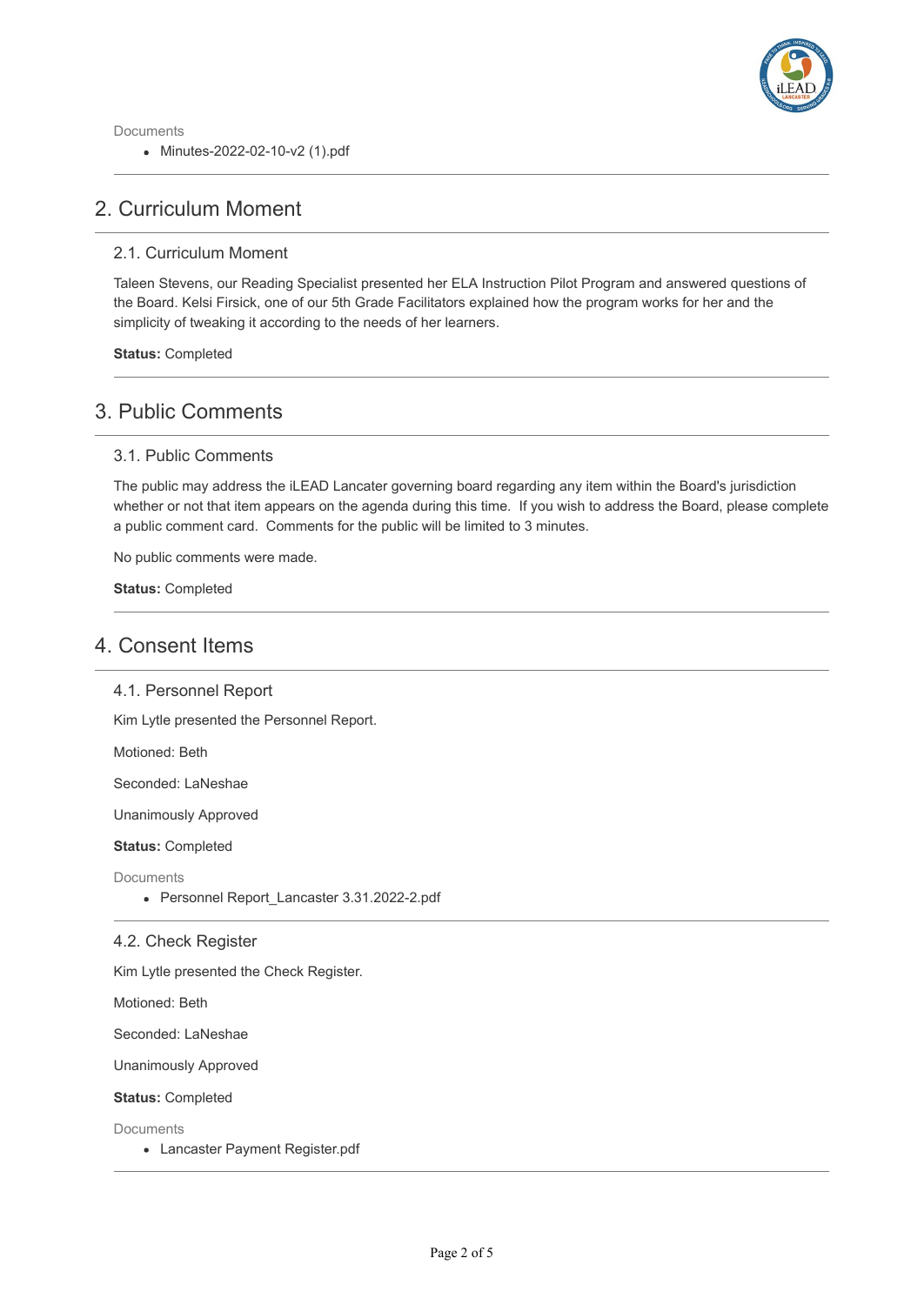

### 4.3. AB 361 Emergency Legislation Regarding Brown Act Meeting Requirements

Request approval of required Analysis of AB 361 Emergency Legislation regarding the ability of the Board and public to meet safely in person given measures to promote social distancing.

Kim presented the AB 361 Emergency Legislation Regarding Brown Act Meeting Requirements.

Motioned: Beth

Seconded: LaNeshae

Unanimously Approved

**Status:** Completed

**Documents** 

iLEAD Lancaster - AB 361 Emergency Legislation Regarding Brown Act Meeting Requirements (4).pdf

## 5. Discussion And Reports

5.1. School Director Report

Nykole Kent presented her School Director Report.

**Status:** Completed

Documents

Director Board Report Apr 7.2022.pdf

## 6. Action Items

6.1. 2nd Interim Report

Request ratification of the 2021-2022 2nd Interim report.

Kelly O'Brien presented the 2nd Interim Report.

Motion to ratify: LaNeshae

Seconded: Beth

Unanimously Approved

**Due date:**

**Status:** Completed

Documents

Lancaster 2nd Interim - Form 62.pdf

#### 6.2. Revised Mental Health Policy

Request renewal of the Revised Mental Health Policy. [iLEAD Student Support - Counseling Page](http://ileadstudentsupport.org/counseling)

Kathy Tempco presented the Revised Mental Health Policy.

Motioned: Beth

Seconded: LaNeshae

Unanimously Approved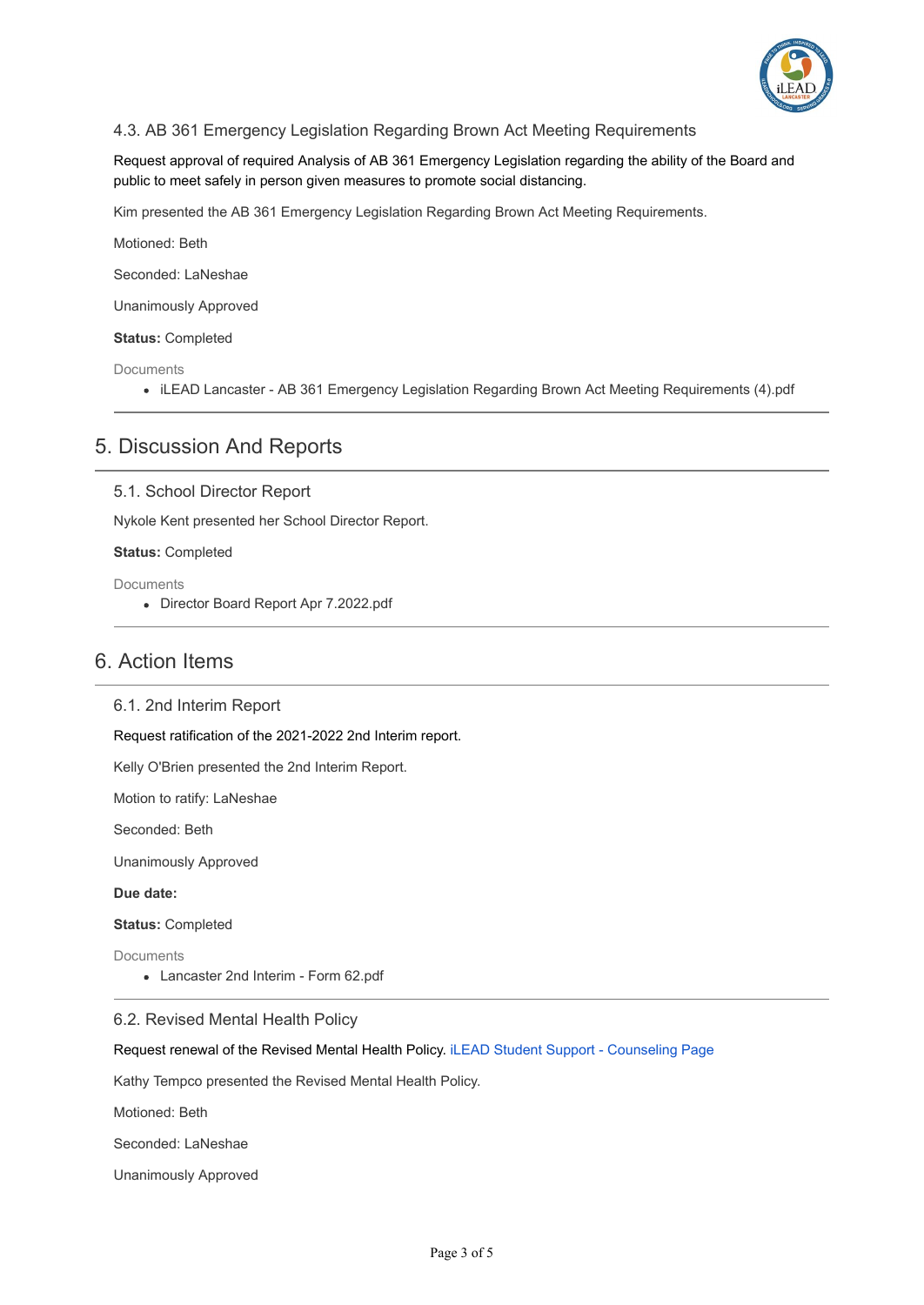

#### **Status:** Completed

**Documents** 

Lancaster (redline) Mental Health Policy 3\_2022.pdf

### 6.3. School Plan For Student Achievement

Request approval of School Plan For Student Achievement which outlines the Title I, II, and IV programs put into place with the Federal Funding requested for this year.

Allison Bravo presented the School Plan For Student Achievement and answered questions of the Board.

Motioned: Beth

Seconded: LaNeshae

Unanimously Approved

**Status:** Completed

**Documents** 

SSC Approved - DRAFT - iLEAD Lancaster SPSA 2021-2022 .pdf

### 6.4. Revised LCAP Federal Addendum

Request approval of the Revised LCAP Federal Addendum which now includes Title IV funding for an art program this year.

Kim Lytle presented the Revised LCAP Federal Addendum.

Motioned: Beth

Seconded: LaNeshae

Unanimously Approved

**Status:** Completed

**Documents** 

Revised - iLEAD Lancaster LCAP Federal Addendum.pdf

# 7. Closed Session

7.1. Conference With Legal Counsel

Litigation (Gov. Code section 54956.9(d)(4).): 1 case

The Board Members and School Director went into closed session and all other attendees were placed in the waiting room until the deliberation concluded.

**Status:** Completed

### 7.2. Report of Closed Session

The Board made a motion to approve \$76,300.00 to settle a legal matter and the motion passed unanimously.

**Status:** Completed

## 8. Board Comments